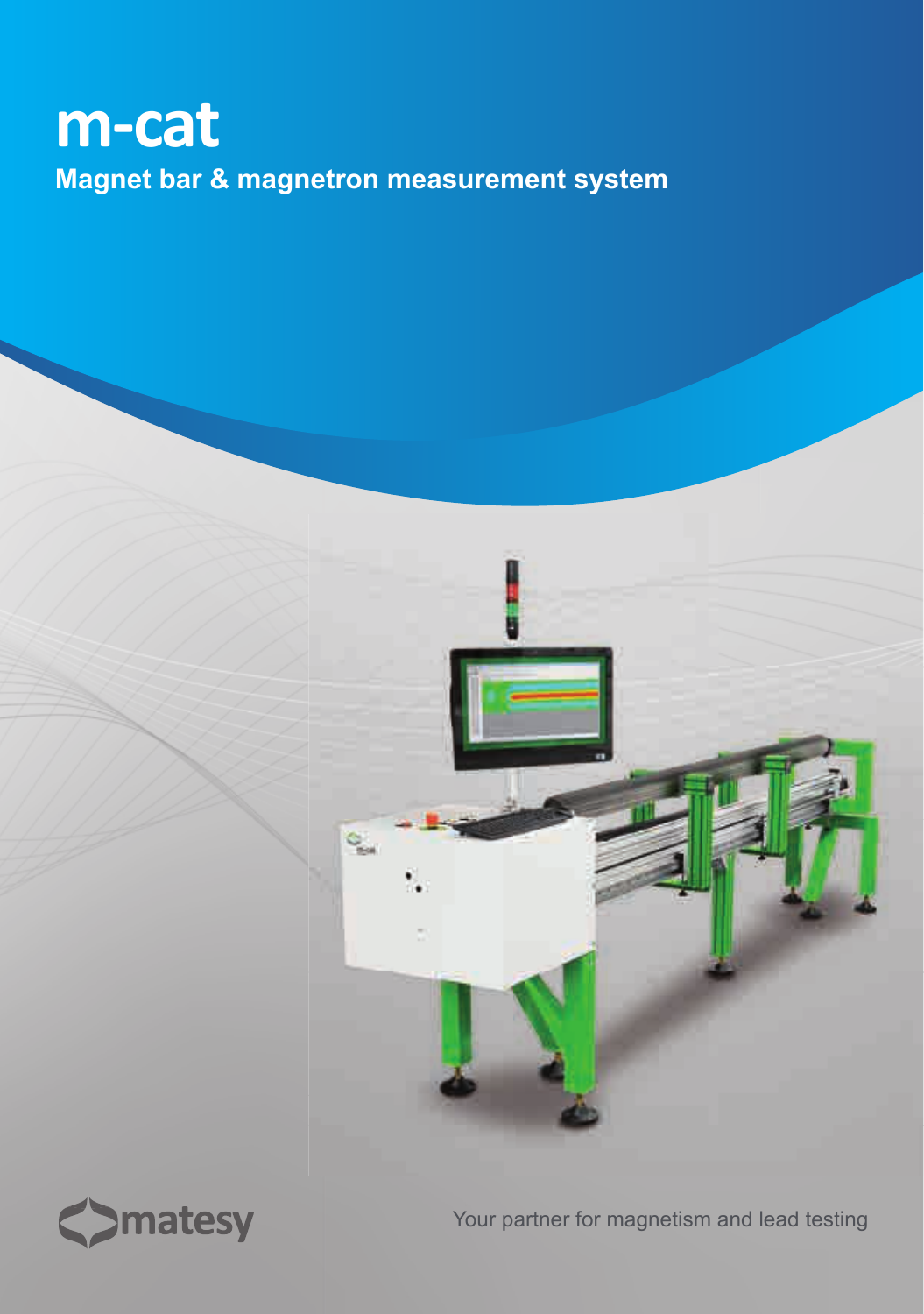Layer properties can be changed by the partial pressure of the sputtering gas or the magnetic field. Since changes in the gas composition affect the layer composition likewise, for adjustments of the layer thickness solely the control and modification of the magnetic field can be applied. The m-cat system characterizes tubular magnetrons with high precision, what allows the operator to control the magnetic components in sputtering units. Besides the exact measurement and analysis of the magnet configurations the m-cat provides help for adjustable magnetrons, regardless of the manufacturer. To ensure high reliability the magnetrons' geometries (e.g. deflection) are determined.





Rotating magnetrons and adjustable magnet bars can be measured and analyzed exactly within the sputtering process for float glass coating. Defective magnetrons and magnet bars are identified early and reliably. The homogeneity of the layer thickness can be increased and a sputtering-through can be avoided.

 $\frac{1}{\ln \alpha}$ 

#### **m-cat Magnet bar & magnetron measurement system**

## **Magnetron & magnet bar analysis for sputtering units Functionality**

### **Highlights**

- **Acquisition of the complete magnetic field contour**
- **Complete measurement within 1 minute**
- **Geometry recognition with maximum deflection of the magnetron**
- **Systems for round cathodes as well as flat cathode magnetrons available**
- **Suitable for stiff and soft magnetrons**
- **Optionally measurable in the target**
- **Target parameters can optionally be recorded (diameter, deflection, ellipticity)**

#### **Background**

Sputtering on glass or silicon requires high quality standards. Even small fluctuations in thickness of the deposited layers could influence the layer properties considerably. Float glass for window and facade constructions can be subject to certain changes in color and transmission properties. Changes in the thickness of coatings of glass, as a basis for solar cell production, could lead to asymmetries of the electrical properties.

#### **Technical information**

- System length: 0.4 4.0 m
- Magnetic field configuration: 33 channels  $(X, Y, Z)$  +/- 1%
- Detection of the minimum and maximum magneticfield strength
- Trimming aid function for trimmable magnetrons
- Graphical representation of the course of the field
- Magnetron geometry (position of the magnetic functional part): +/- 0.1 mm
- Geometry of the target (diameter, deflection, ellipticity): +/- 0.1 mm



Figure: Software evaluation